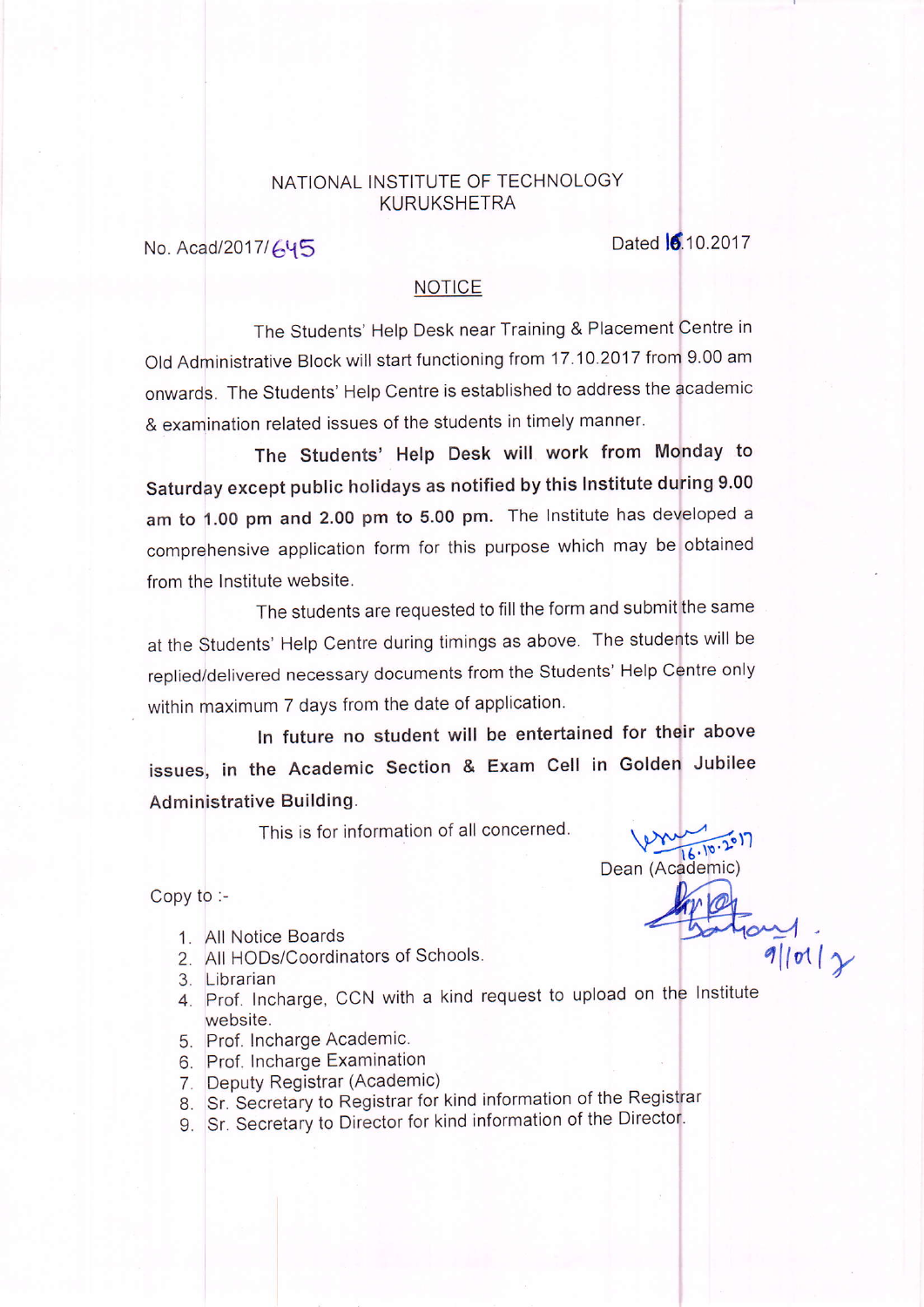# NATIONAL INSTITUTE OF TECHNOLOGY KURUKSHETRA

|                           |               | Application Form (Academic & Examination Section)                             |                                   |       |                     |        |                            |                  |                |  |
|---------------------------|---------------|-------------------------------------------------------------------------------|-----------------------------------|-------|---------------------|--------|----------------------------|------------------|----------------|--|
|                           |               | No:                                                                           |                                   | Date: |                     |        |                            |                  |                |  |
| For office use:           |               | <b>B.Tech Desk</b>                                                            | <b>PG Desk</b>                    |       |                     |        | Ph.D Desk                  | <b>IIIT Cell</b> |                |  |
|                           |               | DR(Acad)                                                                      | Prof. I/C                         |       | Prof. I/C           | Dean   |                            |                  |                |  |
|                           |               |                                                                               | (Acad)                            |       | (Exams)             | (Acad) |                            |                  |                |  |
|                           |               |                                                                               | To be filled by the student       |       |                     |        |                            |                  |                |  |
| 1. Name of the applicant  |               | Student ID:<br><u> Andrew Marshall (1986)</u>                                 |                                   |       |                     |        |                            |                  |                |  |
| 2. Gender                 |               | $\mathcal{L}$                                                                 | MALE/FEMALE                       |       |                     |        |                            |                  |                |  |
| 3. Father's Name          |               |                                                                               |                                   |       | 4. Mother's Name:   |        |                            |                  |                |  |
|                           |               | 5. Name of the programme: B.Tech/M.Tech/MBA/MCA/Ph.D:- (Full Time/ Part Time) |                                   |       |                     |        |                            |                  |                |  |
| 6. Branch/Discipline      |               |                                                                               | the control of the control of the |       |                     |        |                            |                  | 7. Semester:   |  |
| 8. Contact details        |               |                                                                               | : Mobile No.<br>$: E$ -mail ID    |       |                     |        |                            |                  |                |  |
|                           |               | (Case status will be intimated through sms/mail within one week.)             |                                   |       |                     |        |                            |                  |                |  |
| Mark                      | Exams         | Withdrawal from Course                                                        |                                   |       | Course Registration |        | Scholarship                |                  | Bonafide       |  |
| appropriate<br><b>BOX</b> | Related Issue | or Semester or<br>Programme                                                   |                                   | Issue |                     |        | Issue                      |                  | Certificate    |  |
| <b>IIIT</b> Issue         | Duplicate     | I Card (Duplicate)                                                            |                                   |       | Rank Certificate    |        | Migration                  |                  | Any            |  |
|                           | DMC/Degree    |                                                                               |                                   |       |                     |        | & character<br>certificate |                  | Other<br>Issue |  |
| <b>Brief</b> the          |               |                                                                               |                                   |       |                     |        |                            |                  |                |  |
| request                   |               |                                                                               |                                   |       |                     |        |                            |                  |                |  |
|                           |               |                                                                               |                                   |       |                     |        |                            |                  |                |  |
|                           |               |                                                                               |                                   |       |                     |        |                            |                  |                |  |
|                           |               |                                                                               |                                   |       |                     |        |                            |                  |                |  |
|                           |               |                                                                               |                                   |       |                     |        |                            |                  |                |  |
|                           |               |                                                                               |                                   |       |                     |        |                            |                  |                |  |
|                           |               |                                                                               |                                   |       |                     |        |                            |                  |                |  |
|                           |               |                                                                               |                                   |       |                     |        |                            |                  |                |  |
|                           |               |                                                                               |                                   |       |                     |        |                            |                  |                |  |
|                           |               |                                                                               |                                   |       |                     |        |                            |                  |                |  |
|                           |               |                                                                               |                                   |       |                     |        |                            |                  |                |  |
|                           |               |                                                                               |                                   |       |                     |        |                            |                  |                |  |
|                           |               |                                                                               |                                   |       |                     |        |                            |                  |                |  |
|                           |               |                                                                               |                                   |       |                     |        |                            |                  |                |  |

Enclosed Documents (if any)\_